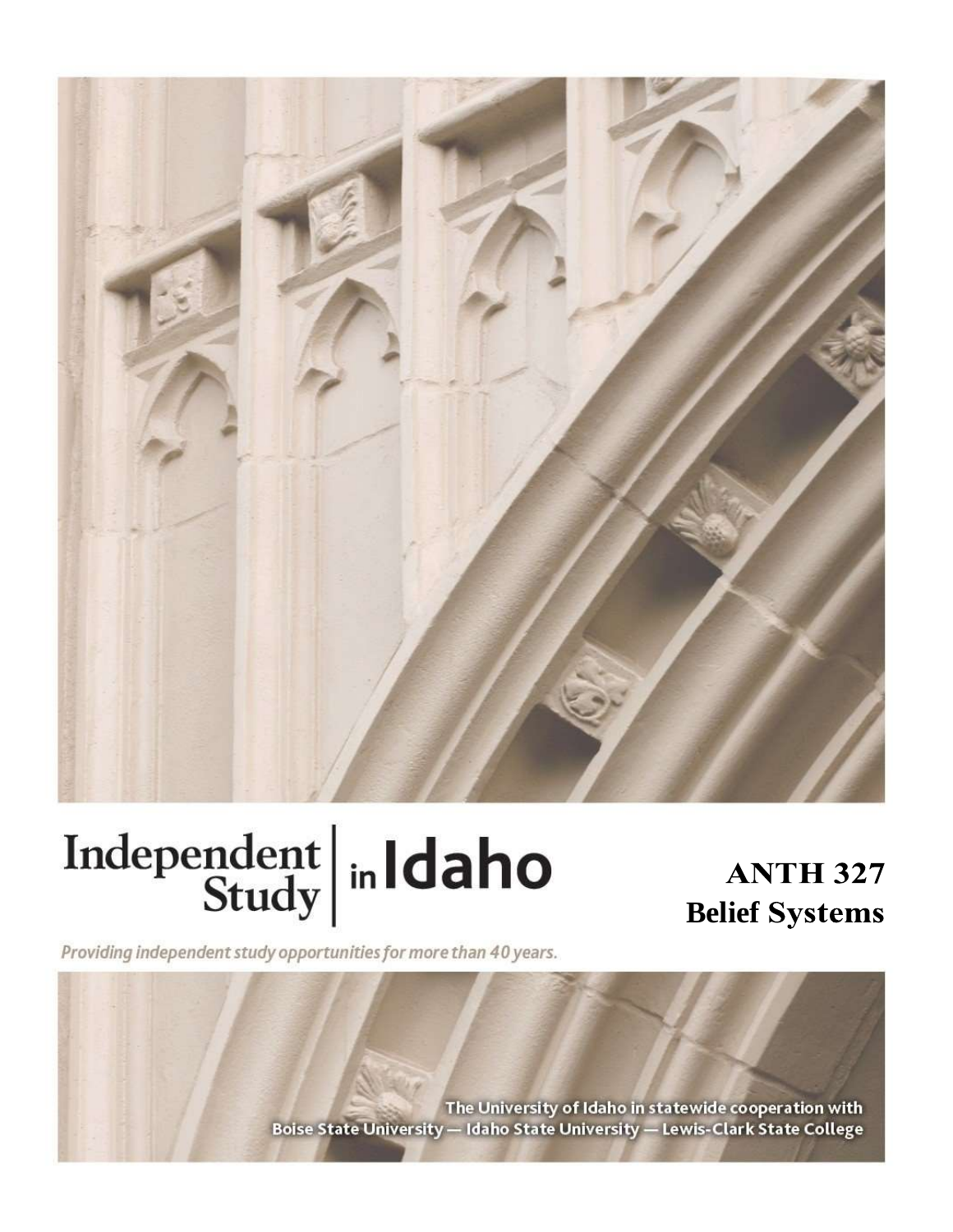

 $\left.\begin{array}{c|c} \textbf{Independent} & \textbf{h} \\ \textbf{Study} & \textbf{h} \end{array}\right.$ 

*Self-paced study. Anytime. Anywhere!*

#### **Anthropology 327 Belief Systems**

University of Idaho 3 Semester-Hour Credits

**Prepared by:** Laura Putsche Assistant Professor of Anthropology Department of Sociology and Anthropology

WR: 12/2007, Edit 2013 1-Anth 327 Copyright Independent Study in Idaho/Idaho State Board of Education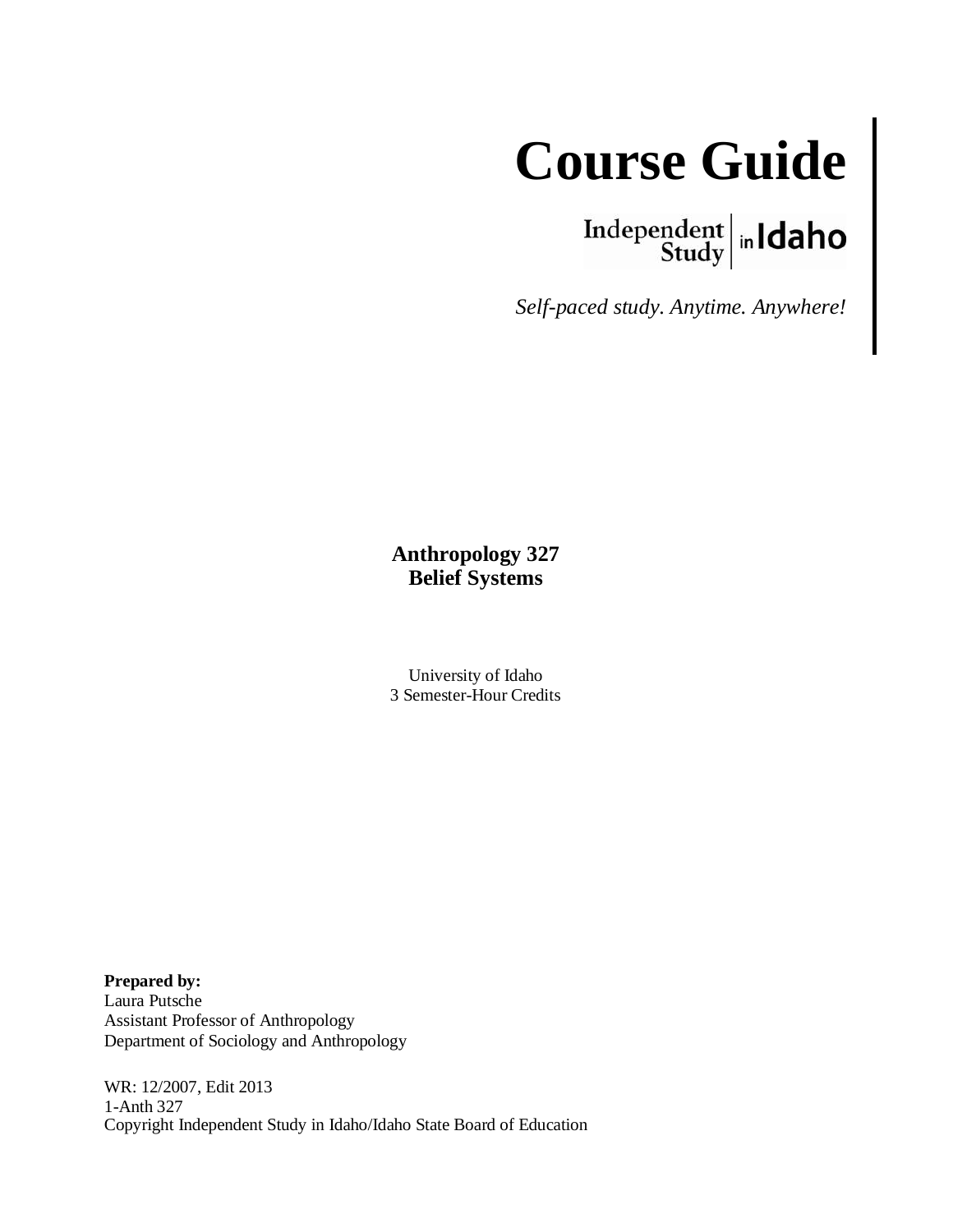# **Table of Contents**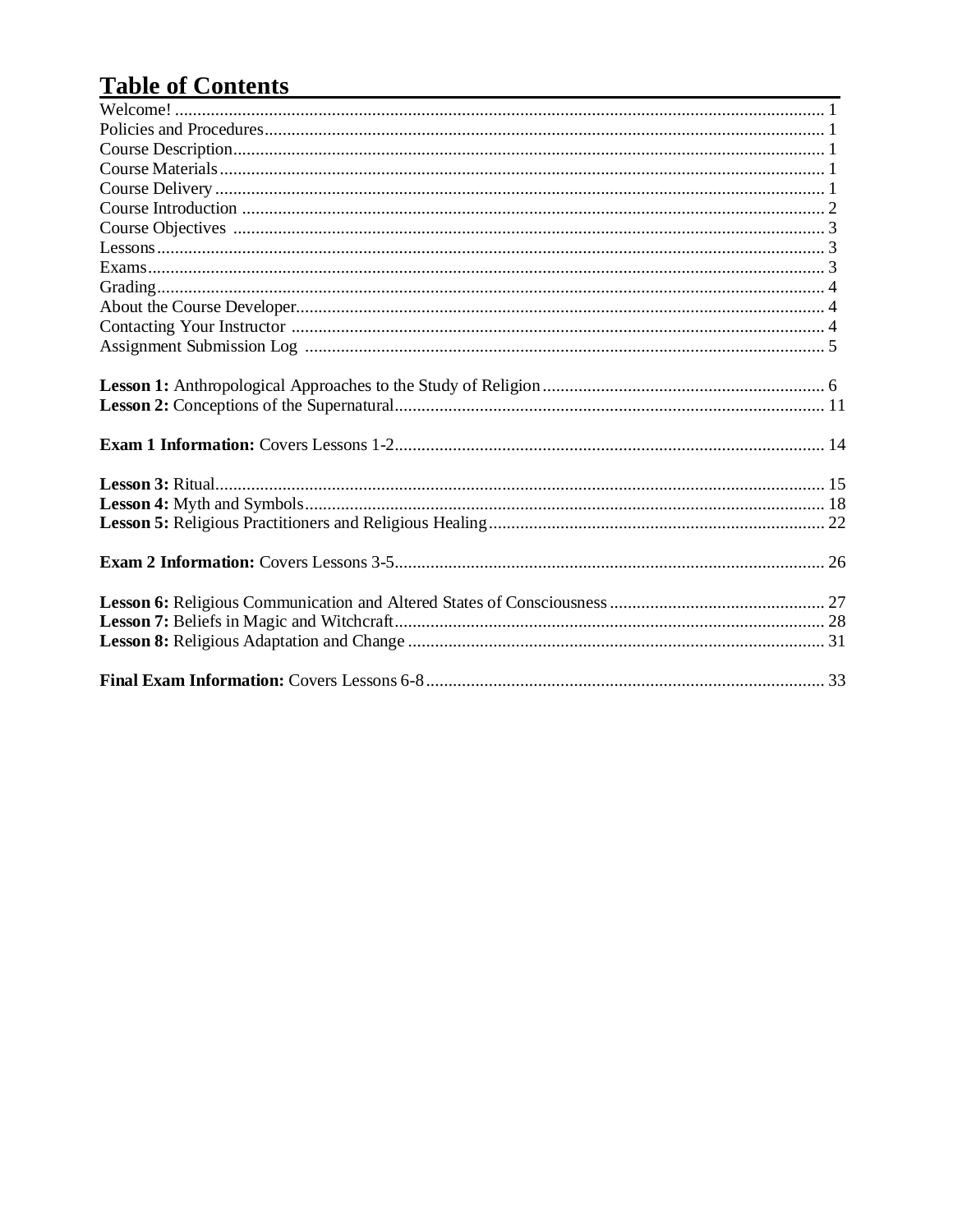#### **Welcome!**

Whether you are a new or returning student, welcome to the Independent Study in Idaho (ISI) program. Below, you will find information pertinent to your course including the course description, course materials, course objectives, as well as information about assignments, exams, and grading. If you have any questions or concerns, please contact the ISI office for clarification before beginning your course.

#### **Policies and Procedures**

Refer to the ISI website at **www.uidaho.edu/isi** and select *Students* for the most current policies and procedures, including information on setting up accounts, student confidentiality, exams, transcripts, course exchanges, refunds, academic integrity, library resources, and disability support and other services.

#### **Course Description**

Method and theory of comparative anthropological study of religion.

*8 graded assignments, 3 exams*

Students may submit up to 3 assignments per week. Assignments and exams must be submitted in the order in which they are outlined in the course. Feedback on assignments may take up to two weeks after date of receipt by the instructor.

ALL assignments and exams must be submitted to receive a final grade for the course.

#### **Course Materials**

#### **Required Texts**

- Moro, Pamela A., ed. *Magic, Witchcraft, and Religion: A Reader in the Anthropology of Religion. 9th* ed. New York: McGraw-Hill, 2013. ISBN-10: 0-078-03494-9, and ISBN-13: 978-0-078-03494-7.
- Stein, Rebecca L., and Philip L. Stein. *The Anthropology of Religion, Magic, and Witchcraft*. 3<sup>rd</sup> ed. Boston: Allyn and Bacon/Pearson, 2011. ISBN-10: 0-205-71811-6; ISBN-13: 978-0-205-71811-5.

#### **Course Delivery**

This course is available online. An electronic course guide is accessible through Canvas at no additional cost. Refer to your *Registration Confirmation Email* for instructions on how to access Canvas.

#### **Course Introduction**

This course consists of eight lessons and three exams. Each lesson contains lesson objectives, readings from the textbooks, important terms, an introductory lecture, and a written assignment. The introductory lectures provide important supplementary material designed to help you focus your attention on some of the important material in the texts, and to integrate the readings.

Stein and Stein's *The Anthropology of Religion, Magic, and Witchcraft* provides an overview of the anthropological study of religion that often overlaps the material in the introductory lectures. At the end of each chapter is a series of study questions that you should be able to answer on the exams. "Recommended Readings" and "Recommended Websites" are also included at the end of each chapter. Use these to explore in greater depth those topics that you find most interesting. The introduction to each chapter and some of the articles in Moro's *Magic, Witchcraft, and Religion* also provide an overview of introductory material, while other articles provide case studies that illustrate this material or expand on related topics. Both Moro and Stein and Stein include glossaries that can serve as useful references.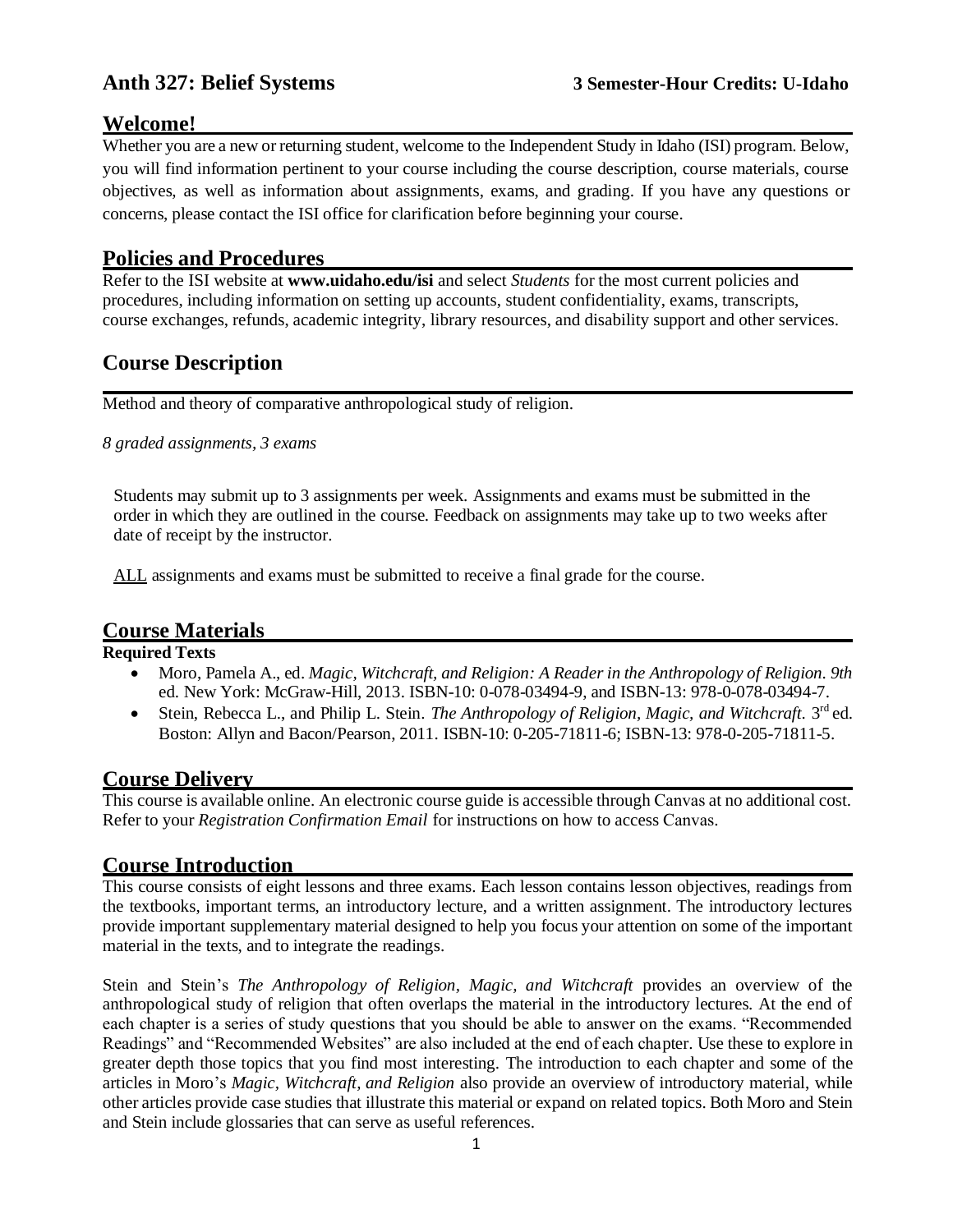Religious beliefs and practices that differ from our own may sometimes seem bizarre and irrational. However, through studying the diversity of beliefs and practices around the world within their cultural contexts, we can see that they help people cope with problems, adjust to social and environmental circumstances, and satisfy emotional and social needs. Anthropologist Clifford Geertz argues that humans have difficulty coping with ignorance, suffering, and injustice on their own. By ignorance, he means that there will always be circumstances beyond our understanding, such as death and the meaning of life. Suffering (illness, misfortune, and death, for example) is a part of the human experience despite our best efforts to eliminate it. Injustices can also cause great anxiety, such as when bad things happen to good people or bad people escape punishment. Religion is one means through which humans attempt to cope with these difficulties, as it provides a sense of control and relief. Since cultures and environments differ, it should not be surprising that religious beliefs also differ.

Anthropologists are interested in understanding cultures. The anthropological study of religion, therefore, does not involve a search for the truest or best religion. Instead, anthropologists study all religions and attempt to suspend judgment during the process of study. This does not mean that anthropologists do not have their own religious beliefs, or that they may not find certain beliefs and practices more appealing on a personal level. It does mean, however, that in their scholarly studies of different religions, anthropologists do not address questions such as whether God exists, or which religion most closely approaches the truth. It also does *not*  mean that when anthropologists explain that a belief fits with a particular cultural feature or satisfies a particular need, that this is the only reason for religion or the belief. A practitioner of the religion might argue that religion exists because the supernatural exists, or that the belief exists because it was proclaimed to be so by the supernatural. In their studies, anthropologists do not deny this. Their purpose is to understand religion as a cultural phenomenon. In order to understand, anthropologists must try to see religion as an insider does, rather than stand in judgment based on their own values.

Religious studies occur in other fields as well, such as philosophy and history. In general, these fields tend to focus on **world religions** such as Hinduism, Islam, Christianity, Judaism, and Buddhism, which are practiced by large numbers of people, nowadays spread over many areas of the world. In contrast, anthropologists have tended to focus more on religions of non-Western and smaller-scale societies, though some anthropologists also specialize in particular world religions. Religions of smaller-scale societies, sometimes referred to as **tribal religions,** are generally practiced by relatively small groups of traditional peoples. These religions are very much tied to the particular localities where those people live, as well as to everyday life, and they do not include the belief that the religion should be spread. Many of those people do not make a distinction between religious and non-religious beliefs and behaviors, and often lack a word for religion (as discussed in article 4 in Moro). In addition to its greater emphasis on tribal religions, this course differs from religious study courses in other fields in that it follows a more **concept-oriented approach** in which we explore *categories of beliefs,*  such as different types of supernaturals or religious leaders, and then use particular cultures to illustrate these differences. In contrast to this concept-oriented approach, other courses may explore one world religion, then another, and so forth.

As you read and consider the materials for this course, think about whether other beliefs and practices are as different from your own as they might appear on the surface. For example, relatively few Americans would claim to believe in witches. However, the McCarthy trials of the 1950s, during which many Americans were accused of being communists, were similar to the Salem witch trials of the late seventeenth century in that both involved mass hysteria and the persecution of innocent people. Also try to think critically about your *actual*  behavior and beliefs as opposed to your idealized view of how you behave and what you believe. For example, many people think of magic as something that occurs mostly in "primitive" societies. However, in reality most, if not all, people engage in magical thinking and behavior, perhaps without realizing it. For example, magical thinking and behavior are displayed when choosing "lucky" lottery numbers, bringing "lucky" pens to exams, or performing "lucky rituals" prior to athletic contests.

Please remember that two goals of this course are to expand your understanding of the diversity of beliefs and behaviors around the world, and to assist you in reflecting upon your own beliefs and behaviors. There is no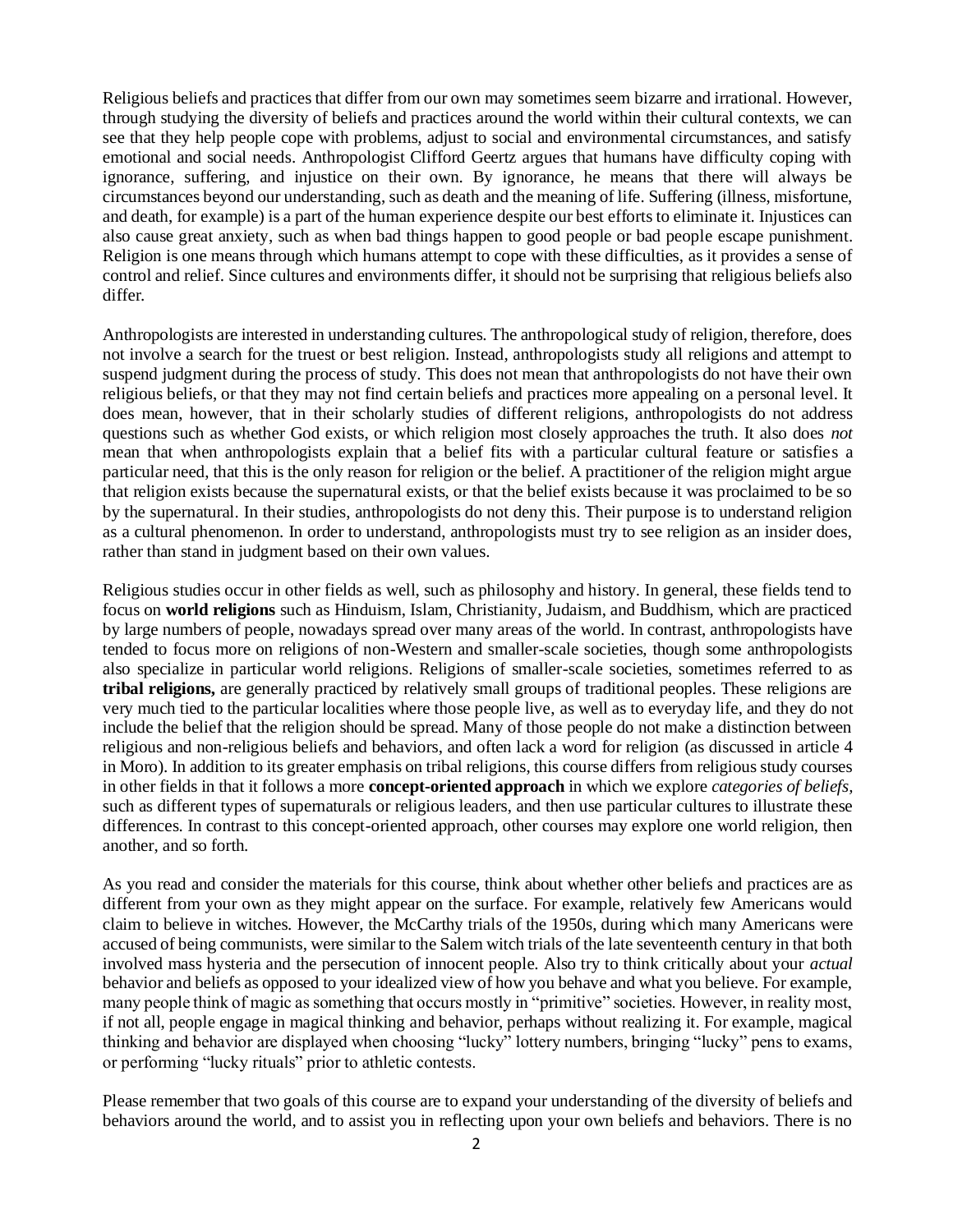goal to persuade you to abandon your own religious beliefs.

### **Course Objectives**

Through this course, you should:

- 1. gain an understanding of, and an appreciation for, the diversity of religious beliefs and behaviors found around the world, as well as features common to different religions;
- 2. learn the different ways that anthropologists (and some other social scientists) have approached the study of religion;
- 3. learn how religious beliefs and practices can be tied to other cultural and environmental features;
- 4. learn how religious beliefs and practices help people cope with life's problems.

#### **Lessons**

Each lesson may include the following components:

- Lesson objectives
- Reading assignment
- Important terms
- Introductory lecture
- Written assignment

#### **Study Hints**

- Keep a copy of every assignment submitted.
- Complete all assigned readings.
- Set a schedule allowing for completion of the course one month prior to your desired deadline. (An Assignment Submission Log is provided for this purpose.)
- For the exams, when reading the articles in Moro, focus on the purpose of each article, the main points raised that support that purpose, and how each article relates to the topic of that lesson. You will need to show that you have read and thought about the articles and be able to use the material as examples, but do not need to memorize the titles or the authors' names. Also be able to define, discuss the significance of, and provide examples for each of the important terms.
- I suggest you begin by reading the instructor's introductory lecture; then review the study questions from Stein and Stein and read the assigned material from the textbooks. It is best to take notes as you read, and read the material several times. Finally, try to answer the study questions from Stein and Stein, recall the material in articles from Moro, and define and discuss vocabulary terms *(Important Terms)* without your notes. Re-read the introductory lectures and readings to study further the material you could not recall. The indexes and glossaries of each textbook are useful resources.

#### **Exams**

- For your instructor's exam guidelines, refer to your *Registration Confirmation Email* and the *Exam Information* sections in this study guide.
- You may use one page of notes on each exam. These notes should focus on the articles in Moro in order to provide a reminder of the purposes and main points raised in the articles. You should not consider these notes as a substitution for careful reading and study of those articles.

Each exam consists of two short essay answers, a discussion of vocabulary terms, and two longer essay questions. Exams must reflect that you have read the assigned materials and should incorporate relevant information from the introductory lectures and the readings.

See *Grading* for specific information on exams, points, and percentages.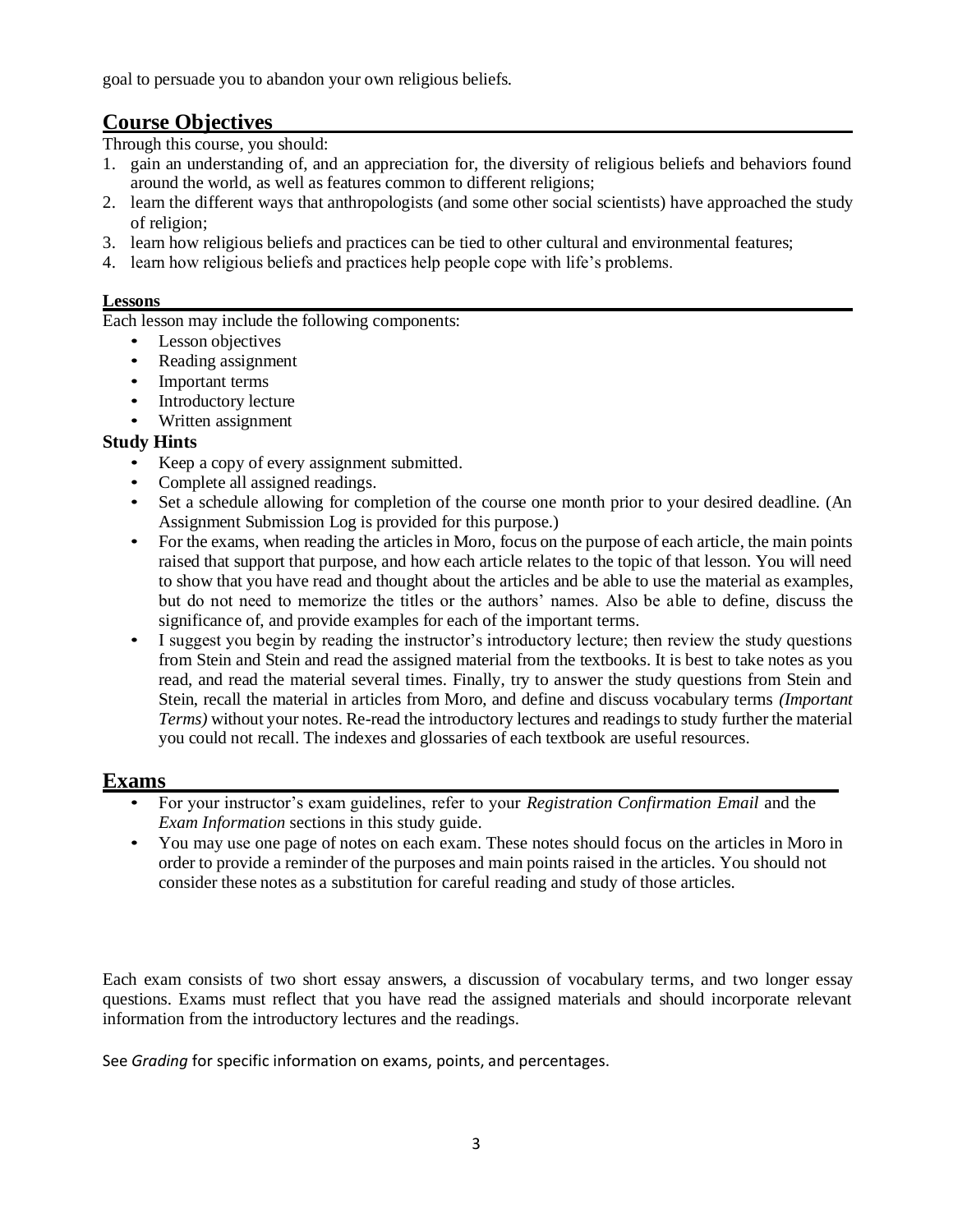### **Grading**

The final course grade will be based upon the following considerations.

Lesson assignments: 200 points total (8 written assignments, each worth 25 points) and Exams: 300 points total (3 exams, each worth 100 points)

Total number of points possible: 500  $A = 450-500 (90\% - 100\%)$   $B = 400-449 (80\% - 89\%)$  $C = 350-399(70\% - 79\%)$   $D = 300-349(60\% - 69\%)$ 

Grading criteria for assignments and exams:

- 1. Accuracy
- 2. Completeness in addressing all parts of the assignment or question
- 3. Evidence that you have read the readings and introductory lectures, and inclusion of such material where relevant
- 4. Evidence that you have thought about and understood the material
- 5. Creativity and thoughtfulness
- 6. Quality of writing (grammar, organization, clarity, and sophistication of writing)

An A grade (90%–100%) represents excellence in meeting the above criteria, with few errors. A grade of B (80%–89%) represents very good work, with mild deficiencies in the above criteria. A grade of C (70%–79%) represents an adequate performance: All or most of the criteria have been fulfilled, though with moderate mistakes in most areas. A grade of D (60%–69%) represents sub-standard work, but with evidence that some work and learning has occurred. Some of the criteria may not have been met, or all or most at a minimal level. An F represents a lack of understanding and effort in the above criteria.

The final course grade is issued after **all** lessons and exams have been graded.

Acts of academic dishonesty, including cheating or plagiarism are considered a very serious transgression and may result in a grade of F for the course.

#### **About the Course Developer**

Laura Putsche is an assistant professor of anthropology at the University of Idaho. She received her Ph.D. in cultural anthropology from Washington State University in 1993. She has conducted fieldwork among indigenous peoples in the Amazon regions of Ecuador and Peru with an emphasis on their relationship to their natural environment and to the state societies that surround them. This Independent Study in Idaho course was developed from the classroom-based Belief Systems course that she has been teaching since arriving at the University of Idaho.

#### **Contacting Your Instructor**

Instructor contact information is available in Canvas.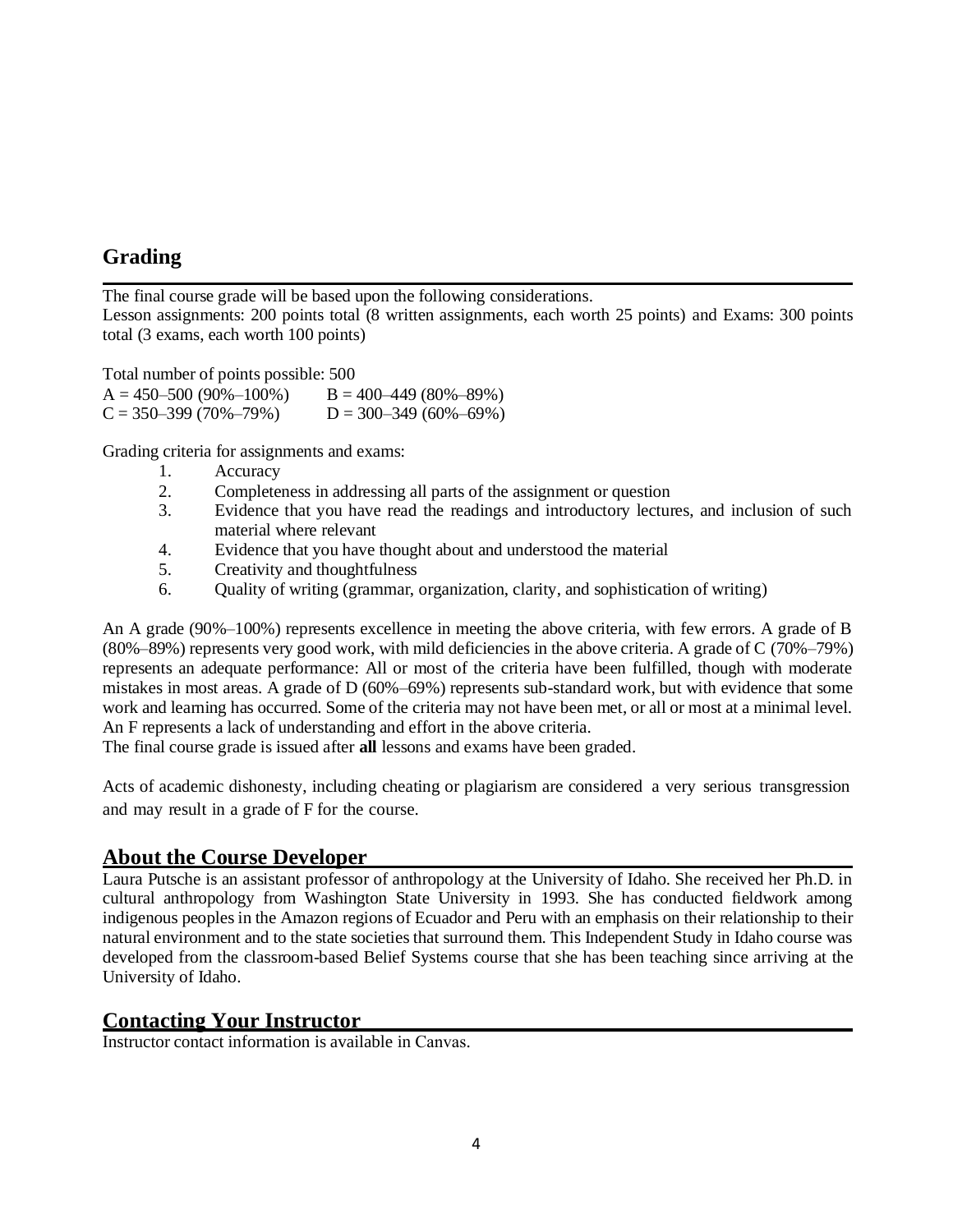| Lesson                                 | <b>Author</b>                                   | <b>Reading</b>                                                                                                        | Written<br><b>Assignment</b> | <b>Date</b><br><b>Submitted</b> |  |  |
|----------------------------------------|-------------------------------------------------|-----------------------------------------------------------------------------------------------------------------------|------------------------------|---------------------------------|--|--|
| $\mathbf{1}$                           | <b>Stein and</b><br><b>Stein</b><br>Moro        | <b>Chapter 1</b><br>Chapter 1: Introduction, articles 1, 2,<br>4, 5                                                   | essay                        |                                 |  |  |
| $\overline{2}$                         | <b>Stein and</b><br><b>Stein</b><br>Moro        | <b>Chapters 8 and 9</b><br><b>Chapter 8: Introduction, articles 36-39;</b><br><b>Chapter 1: article 3</b>             | essay                        |                                 |  |  |
| It is now time to take Exam 1.         |                                                 |                                                                                                                       |                              |                                 |  |  |
| 3                                      | <b>Stein and</b><br><b>Stein</b><br>Moro        | <b>Chapter 4</b><br>Chapter 3: Introduction, articles 11, 12, 13,<br>15                                               | essay                        |                                 |  |  |
| $\overline{\mathbf{4}}$                | <b>Stein and</b><br><b>Stein</b><br>Moro        | <b>Chapters 2 and 3</b><br><b>Chapter 2: Introduction, articles 6–10</b>                                              | essay                        |                                 |  |  |
| 5                                      | <b>Stein and</b><br><b>Stein</b><br>Moro        | <b>Chapter 6</b><br><b>Chapter 4: Introduction, articles 16-19;</b><br><b>Chapter 6: Introduction, articles 26-29</b> | essay                        |                                 |  |  |
| It is now time to take Exam 2.         |                                                 |                                                                                                                       |                              |                                 |  |  |
| 6                                      | <b>Stein and</b><br><b>Stein</b><br><b>Moro</b> | <b>Chapter 5</b><br><b>Chapter 5: Introduction, articles 21-24</b>                                                    | essay                        |                                 |  |  |
| $\overline{7}$                         | <b>Stein and</b><br><b>Stein</b><br>Moro        | Chapters 7 and 10<br><b>Chapter 7: Introduction, articles 31-35</b>                                                   | essay                        |                                 |  |  |
| 8                                      | <b>Stein and</b><br><b>Stein</b><br>Moro        | <b>Chapter 11</b><br>Chapter 9: Introduction, articles 41, 42, 43,<br>47; Chapter 4: article 20                       | essay                        |                                 |  |  |
| It is now time to take the Final Exam. |                                                 |                                                                                                                       |                              |                                 |  |  |

# **Assignment Submission Log**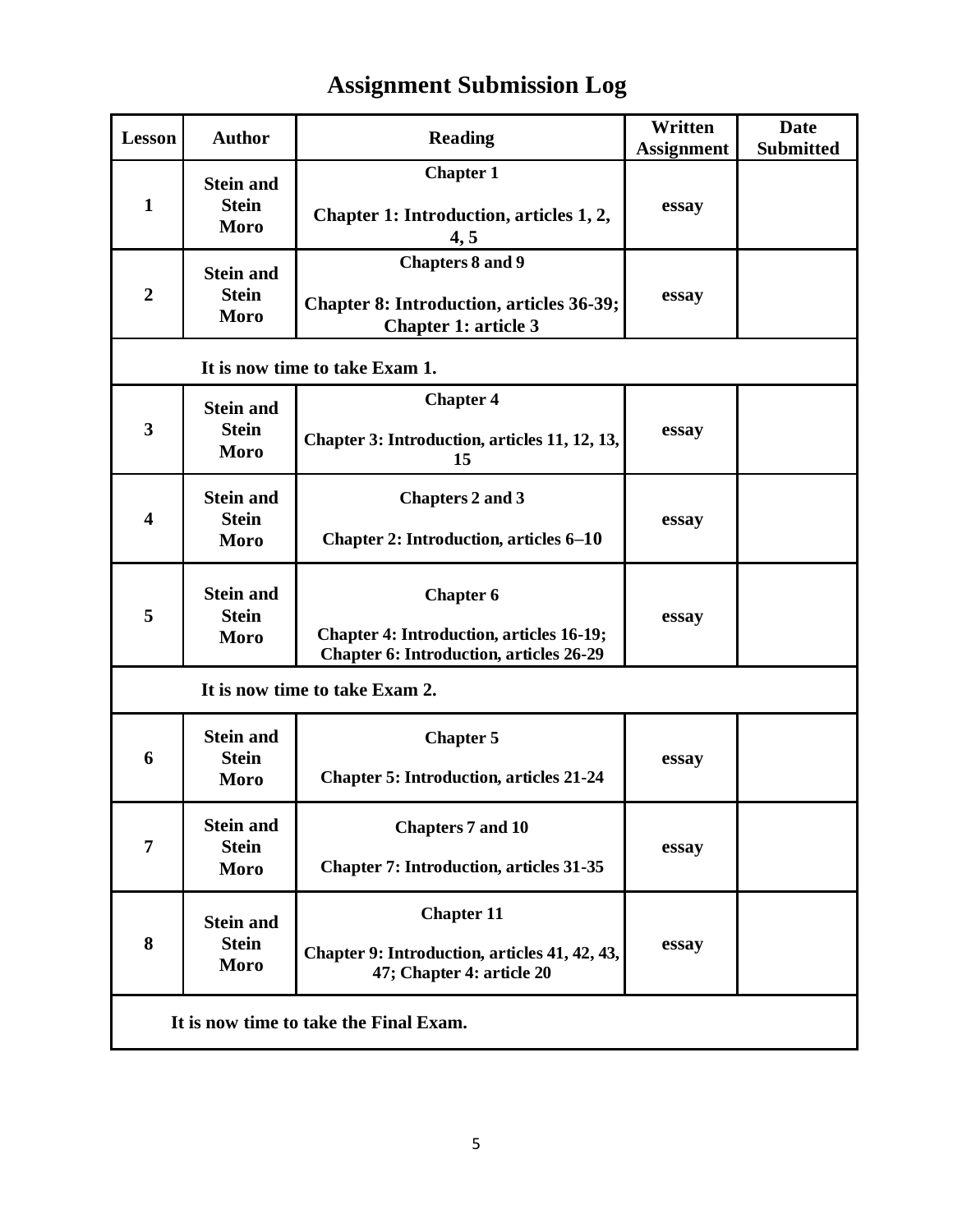## **Lesson 1 Anthropological Approaches to the Study of Religion**

#### **Lesson Objectives**

The purposes of this lesson are to introduce you to anthropological approaches that have guided the study of religion and to some of the important concepts that anthropologists use in their studies of other cultures. The difficulties in defining religion in a way that is cross-culturally valid are also discussed.

#### **Reading Assignment**

Stein and Stein Chapter 1 Moro Chapter 1: Introduction, articles 1, 2, 4, 5

#### **Important Terms**

| Animism                             | Positivism psychological                          |
|-------------------------------------|---------------------------------------------------|
| Cultural ecology                    | Functions psychosocial                            |
| Cultural relativism                 | Approaches                                        |
| Emic vs. etic perspectives          | Postmodernism                                     |
| Ethnocentrism                       | Sacred vs. profane (secular)                      |
| Historical particularism            | Social functions                                  |
| Holism                              | Structural-functionalism (functionalist approach) |
| Holistic                            | Supernatural                                      |
| Human (cultural) universals         | Theory                                            |
| Manifest vs. latent functions       | Totem                                             |
| Materialist vs. idealist approaches | <b>Totemism</b>                                   |
| Modernity                           | Unilineal evolutionism (evolutionary approach)    |
| Participant observation             |                                                   |

#### **Lecture**

As the authors of your textbooks point out, it is very difficult to define religion in such a way that it includes all belief systems that are considered to be religious. With this in mind, religion is found in all cultures, although, of course, not all individuals are religious. Even previous attempts to eliminate religion by the former Soviet Union and communist China were not entirely successful, as religion simply went underground.

Anthropologists utilize a number of concepts and principles in their studies of culture. One of the most important is **cultural relativism,** which states that other cultures must be analyzed on their own terms. This means that anthropologists must temporarily abandon their own personal perspectives while studying other cultures and must consider cultural features within the context of those cultures. This is critical if anthropologists are to learn what, how, and why people do what they do. For anthropologists, cultural relativism does not mean that one can never ultimately make judgments about cultural practices. Rather, it means that explanations must be based on objectivity, which can come only from unbiased analyses. The opposite of cultural relativism is **ethnocentrism,** which involves evaluating other cultures strictly from one's own experience and perspective. Such judgments are often erroneous and irrelevant, and lead to misunderstandings.

Another important component of the anthropological approach is **holism.** Anthropology is distinguished from most other social sciences in that it seeks to understand the whole of the human condition. A **holistic** approach, therefore, considers all cultures and all aspects of the human condition, including biological, historical, and ecological, as well as all aspects of culture, including subsistence, economy, political organization, kinship, expressive behavior, and belief systems. Anthropologists, therefore, do not exclude the study of practices and beliefs that may be distasteful or politically incorrect.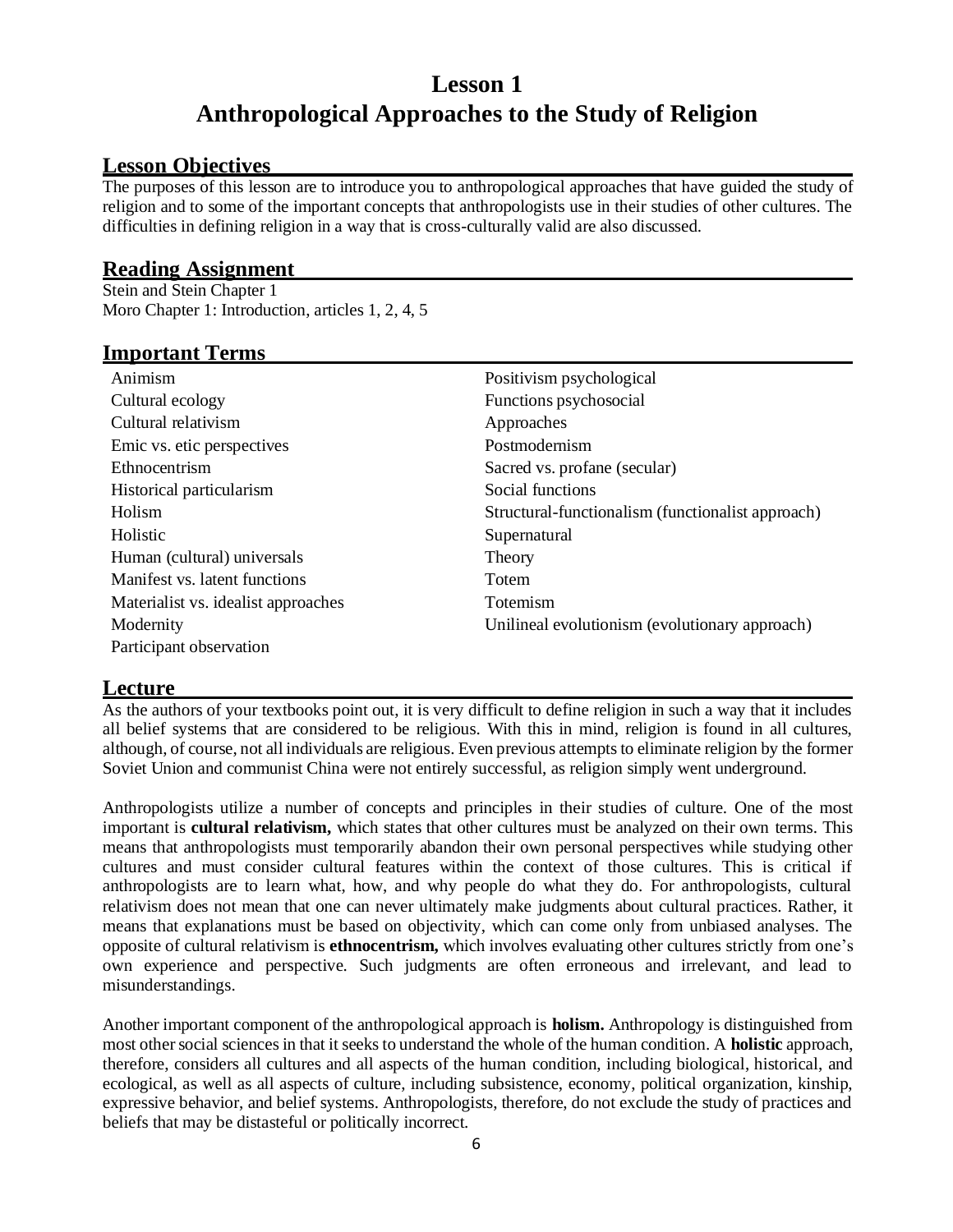Anthropology is also distinguished from other social sciences in its emphasis on **participant observation** as the ultimate source of information about cultures. The earliest anthropologists during the late 1800s did not spend much time among other cultures, but instead engaged in "armchair theorizing," or, speculation about the causes of cultural phenomena based on their ethnocentric ideas. They thought about what seemed logical to them based on their own worldviews rather than getting to know first-hand the people and cultures they were attempting to explain. Their explanations were therefore often ethnocentric.

One of the purposes of participant observation is to gain an **emic perspective,** which is an insider's view of his or her own culture. In contrast to this is the **etic perspective,** which is the trained, presumably objective, outsider's view of a culture. This should not be confused with ethnocentrism, which does not involve objectivity or cultural relativism. Many anthropologists first engage in participant observation in an attempt to gain an emic perspective and then provide explanations for cultural practices, often from an etic perspective based on anthropological theory. For example, through participant observation, an anthropologist might determine from an emic perspective that many people attend church because they want to worship God and because it provides an opportunity to socialize with people who share the same beliefs and way of life. Utilizing a certain anthropological theory, the anthropologist might then explain church attendance from an etic perspective as a means for reinforcing group unity. Emic and etic perspectives are not necessarily opposing views, where one is right and the other wrong. They are, instead, different ways of looking at the same thing. In fact, emic and etic views can be similar, as in the emic view that church attendance provides a means for socializing and the etic view that it creates a sense of unity. One hallmark of contemporary anthropology is that even though explanations may be from an etic perspective, they are informed by the emic perspective.

Descriptions and analyses of other cultures necessarily involve decisions regarding on which features to focus, the questions asked, methods of research, and the types of explanations provided. Such decisions are derived from theory. Most of the readings for this course are based on particular theoretical approaches. Theories that are most popular change over time due, in part, to new information and studies that lead to reevaluations of those theories. Theoretical approaches are also influenced by the social, political, and economic climate of the time in which a researcher lives.

Many anthropological theories can be classified as either **materialist** or **interpretive** (often referred to as **paradigms).** *Materialist* approaches propose that the material conditions, that is, the environment, subsistence pattern, and technology, shape other cultural features and beliefs. For example, a **materialist** might explain that **animism,** the belief that all things have a spirit, often found among hunters and gatherers, is the result of the close ties that those people have to their environment. In contrast, *interpretive* approaches focus on emic meaning and propose that beliefs and values shape culture. An **interpretivist** might propose, for example, that hunters and gatherers have close ties to their environment as a result of animistic beliefs. The following is a brief discussion of some of the most prominent anthropological approaches over time.

Anthropology first arose in the late 1800s during the peak of European colonialism. Increased European encounters with different cultures, as well as a desire to understand those cultures in order to better control and assimilate them into European empires, influenced the development of anthropology and its earliest theoretical approach, which we now call **unilineal evolutionism.** (Note: The first anthropologists did not name their theoretical approach; the name was given later, after anthropologists began making a study of the history of anthropology.) The concept of cultural relativism and the emphasis on participant observation had not yet become fundamental to anthropology. The dominant theoretical approach at that time, *unilineal evolutionism*, proposed that cultures have an innate tendency to progress from simple to complex, from an inferior to a superior stage of existence. Small-scale cultures, therefore, were viewed as aberrations, and their supposed lack of progress was explained in terms of either mental or cultural inferiority. Edward Tylor, for example, proposed that animism was the earliest and most primitive form of religion. Anthropologists today recognize that animism is generally associated with small-scale societies with subsistence economies, which have a more direct and intimate relation with their environments, and does not necessarily represent an early, primitive stage of development. Sigmund Freud proposed that **totemism** was an early stage in the development of religion. A **totem** is a plant or animal that represents, or symbolizes, a group, usually a kinship group.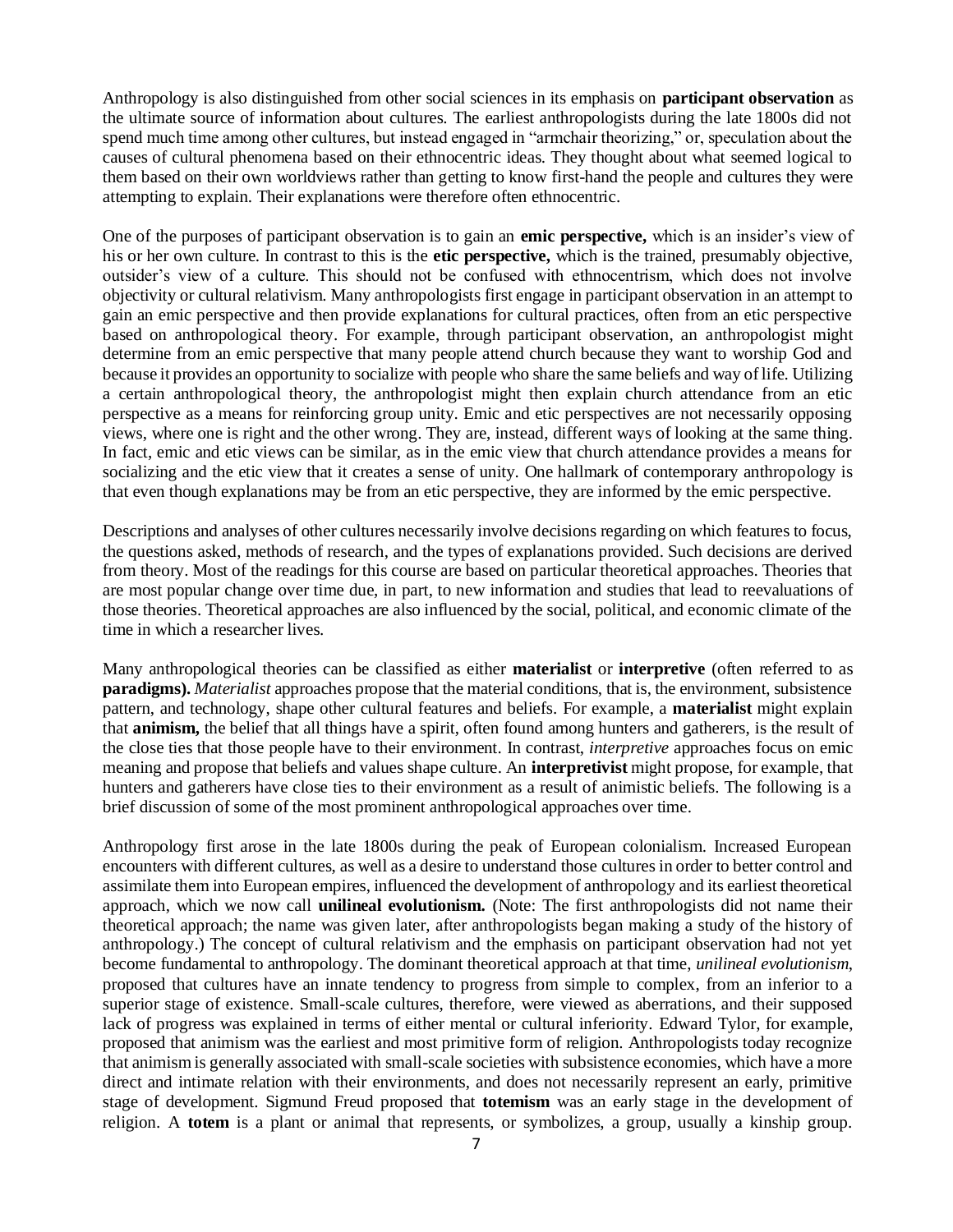Contemporary anthropologists do not view totemism as a religion, though it may involve religious beliefs, but rather as a belief that occurs among many different types of societies that are often organized into strong, corporate kinship groups, including some complex state societies such as the Ashanti of Africa.

Though the anthropologists of that time did not necessarily work deliberately on behalf of the colonial powers, their ideas nevertheless supported colonialism in that they provided justification for expansion into the territories of indigenous peoples. It was believed that because small-scale societies were inferior, the colonial powers had a right and obligation to modernize them.

A dramatic reaction against unilineal evolutionism arose in the 1930s. In the United States, anthropologists proposed that cultures could not be arranged on a linear scale from simple to complex, but instead, said that each culture is the unique product of its own particular, historical circumstances. Hence, they argued, attempts to compare cultures in order to explain cultural phenomena in terms of **human universals** are invalid. For example, they would have argued that the presence of animism in many different cultures cannot be attributed to a single cause, but arises in each culture for different reasons. We now call this approach **historical particularism.**

At about the same time, European anthropologists utilized an approach developed by sociologists called **structural-functionalism,** which proposed that since culture is the means through which humans adapt and survive, cultural features are generally adaptive and serve to maintain society. Structural- functionalists, therefore, considered the possible **functions** that parts of cultures (structures), beliefs, and behaviors might serve. Durkheim, Radcliffe-Brown, and Malinowski took this approach.

Structural-functionalists distinguished **manifest** from **latent functions.** *Manifest functions* are the purposes of cultural features given by insiders (emic explanations), while *latent functions* are those proposed through trained, objective analysis (etic explanations). For example, before a hunt, Ju/'hoansi men (hunter/gatherers of the Kalahari Desert in southern Africa) engage in various magical practices. A manifest function is that the magic encourages the game to cooperate with the hunters. A latent function is that it helps the hunters focus their attention on the difficult task that is ahead of them. As with our previous discussion of emic and etic, it is not necessarily the case that one is correct and the other incorrect.

The *functions* of religion are often categorized as **psychological** and **social** (or combined as **psychosocial** in Stein and Stein). *Psychological functions* include helping people to cope with problems by alleviating the anxiety that can arise when people experience problems over which they feel they have no control, such as serious illness, or dangerous or unpredictable situations. Religion can also provide answers to significant questions for which answers seem unavailable, such as what happens after death. When resolution is not available through mundane channels, people often turn to religion for a sense of security, predictability, and control. Religious myths and rituals can also provide a means for expressing anxieties symbolically, as in the case of Ju/'hoansi hunters, who practice magic before potentially dangerous and unpredictable hunts.

*Social functions* include reinforcing group unity through a shared sense of identity, participation in group rituals, and transmission of values. Durkheim and Radcliffe-Brown argued that through participation in group rituals, people experience a sense of being one with the group, and during that time, at least, subordinate their own interests to those of the group (this is why some people propose that family dinners and vacations are so important). Conformity to group norms is reinforced through values that are supernaturally sanctioned. These can be very powerful. Consider the forces that compel people to conform to rules that are strictly secular, such as traffic laws, versus those that compel people to conform to religious rules, such as the Ten Commandments. The values that are the most important are often imbedded in religion.

Religion can also serve to sanction individual or community events. This helps reinforce the event and to emphasize its importance. Major transitions in an individual's life, such as birth, marriage, and death, are often tied to religion. I have known couples who chose to be married by a judge rather than in a church, and whose parents felt that they were not truly married, for example.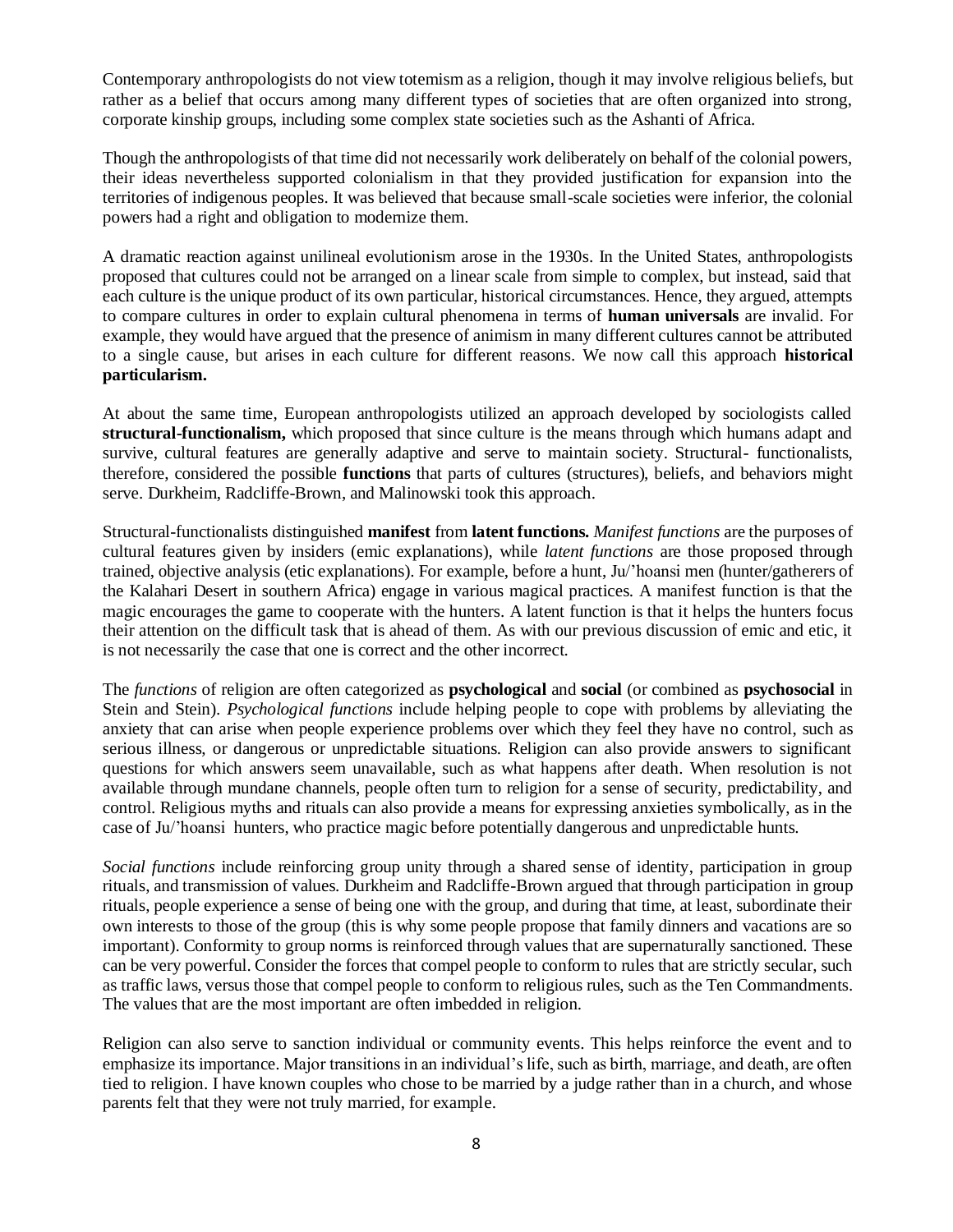In addition, religion can reinforce social organization. The type of kinship system or political organization of a society is often sanctioned through myths that relate how the supernatural created those systems, and the punishments for deviation from them. For example, Australian Aborigine creation myths relate how ancestral beings established social organization and the rules by which the people must live. Violation of these rules can anger the ancestors.

Critics argue that structural-functionalism implies that particular cultural features arise and exist strictly to satisfy those functions, when they might have arisen for other reasons. Contemporary anthropologists still utilize structural-functionalism in that they consider the possibility that particular beliefs and practices may serve positive purposes since much of what humans do must be adaptive for long-term survival. However, most anthropologists today do not assume that this is the only reason for the existence of those beliefs and practices. You should keep this in mind during this discussion of the functions of religion.

Historical particularists and structural-functionalists rejected the ethnocentric approach of the unilineal evolutionists due, in part, to much more participant observation, which allowed them greater experience with different cultures, and to the horrific consequences of racism that became particularly apparent before and during World War II. The important emphases on cultural relativism and participant observation became standards for anthropologists at that time.

The environmental and human rights movements of the 1950s–1970s influenced the rise of **cultural ecology**  (a materialist approach), and later, **postmodernism** (an interpretive approach). Cultural ecology, which was most prominent during the 1960s and 1970s, recognizes that culture and environment influence each other. Such approaches consider how cultures adapt to their ecological circumstances and, in turn, influence their environments.

Beginning in the 1980s, interpretive approaches such as postmodernism gained greater prominence than they had in the past due to Westerners' increased rejection of **positivism** and **modernity** (Stein and Stein, page 11- 12). One of the most popular, postmodernism, is based in part on the assumption that an outsider can never truly know what it is like to be a member of another culture. It borrows from historical particularism the idea that each culture is the product of its own unique circumstances, and from neo- Marxism the idea that intellectuals, including anthropologists, are generally members of the dominant group and hence control information about other cultures. As a result of these assumptions, post- modernists argue that ethnographic descriptions of other cultures are the anthropologist's interpretations rather than a true representation of objective reality, and that as members of the dominant group, anthropological interpretations color the way that the world views other cultures. Therefore, many postmodernists argue that cultural descriptions either should be entirely from the insider's perspective, or should focus on the anthropologist's experience while conducting fieldwork so as to provide context for understanding how the anthropologist came to his or her views of that culture.